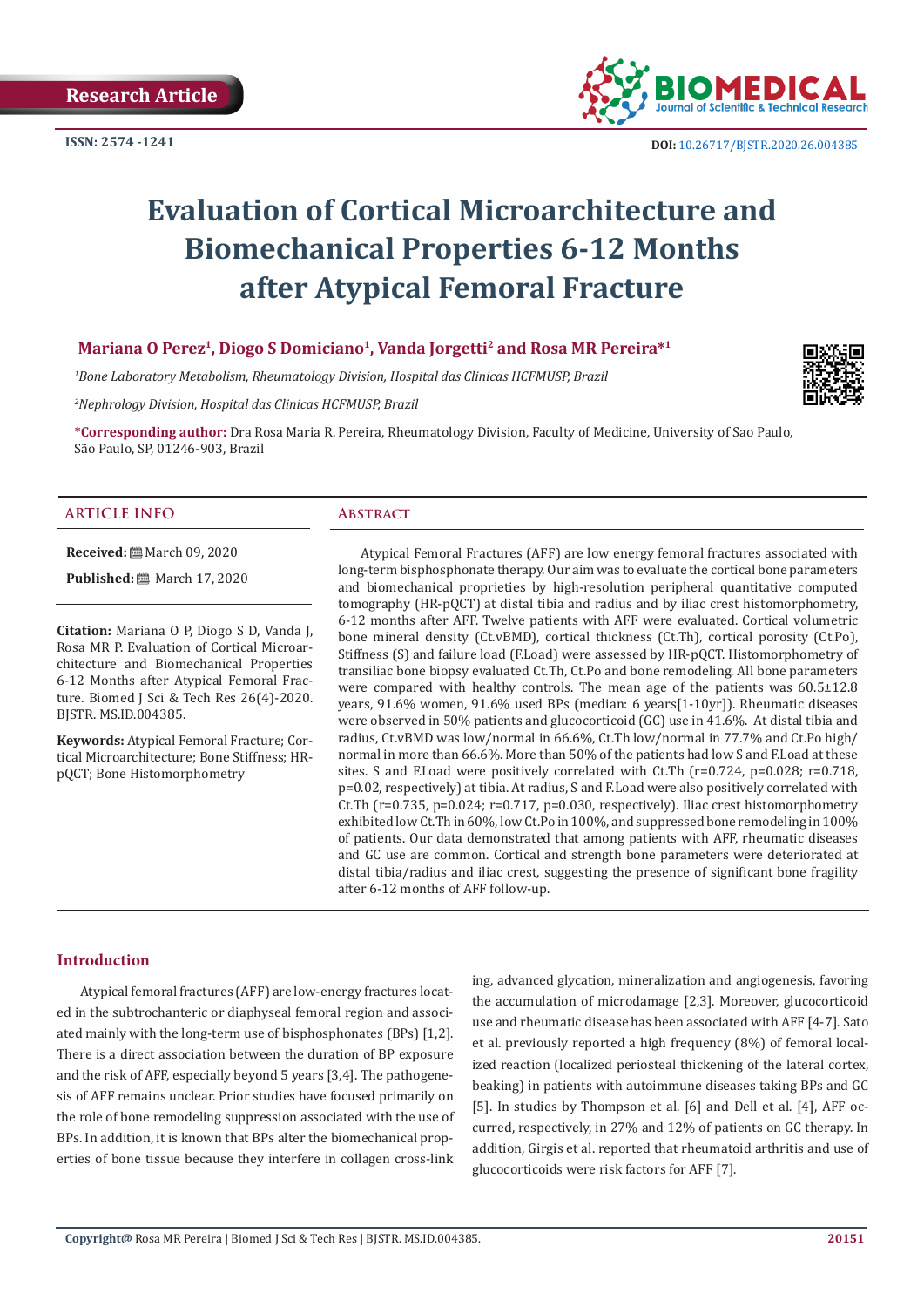Typically, patients with AFF demonstrate some peculiar findings, such as prodromal thigh pain for weeks to months prior to the fracture, minimal or no trauma, transverse or short oblique configuration, and little or noncomminuted and bilateral fractures (either simultaneous or sequential) [1,2]. Moreover, patients with AFF exhibit cortical bone thickening and periosteal reaction on radiographs of the femoral shaft [2], suggesting that AFF may occur due to cortical stress. The cortical bone exerts an important role in bone stiffness and contributes to whole bone mechanical competence. In fact, cortical thickness is a strong predictor of bone strength and resistance to fracture [8,9]. Recently, the involvement of cortical bone has been studied and assessed by new imaging methods such as high-resolution peripheral quantitative computed tomography (HR-pQCT) [10] and bone histomorphometry [11]. HR-pQCT is a noninvasive technique that assesses separately the cortical and trabecular components at peripheral sites such as the distal tibia and radius. HR-pQCT is a method for assessing bone microarchitecture and bone stiffness [10]. Bone histomorphometry is the quantitative histological analysis of the bone obtained from transiliac bone biopsies and is the gold standard in the static and dynamic evaluation of bone parameters. It has recently been used to evaluate the cortical compartment [11,12]. No study has evaluated cortical microstructure and bone strength parameters using HR-pQCT and bone histomorphometry assessments. Therefore, the aim of this study is to evaluate patients with AFF after 6-12 months of follow-up, from a rheumatology service, with emphasis on (1) the cortical bone microarchitecture and bone strength parameters using HR-pQCT and (2) the cortical parameters by iliac crest histomorphometry.

# **Materials and Methods**

## **Study Design**

This study had the approval of the Ethics Committee of the University of Sao Paulo. We conducted a cross-sectional, case-control study of 12 subjects who met the AFF criteria according to the American Society for Bone and Mineral Research (ASBMR) [2] and were regularly followed-up at the outpatient Osteometabolic Diseases and Osteoporosis, Rheumatology Service, Clinics Hospital of the University of Sao Paulo between January 2010 and December 2018. The demographic and clinical data, including race, age, BP indication, BP duration, clinical manifestations of AFF, diagnosis of rheumatic disease, glucocorticoid (GC) use and treatment post-AFF were obtained through interviews with the patients and reviews of their medical records. The bone parameters obtained by dual-energy X-ray absorptiometry (DXA), HR-pQCT and iliac crest biopsy histomorphometry were evaluated 6-12 months after AFF.

## **Atypical Femoral Fracture**

AFF was defined according to the second report of the ASBMR Task Force 2013 [2]. All five major criteria were required for the definition of AFF: (1) located anywhere along the femur from just distal to the lesser trochanter to just proximal to the supracondylar flare, (2) minimal trauma, (3) noncomminuted or minimally comminuted, (4) fracture line originating at the lateral cortex and substantially transverse in orientation and (5) complete fractures that may have medial spikes, incomplete only involving the lateral cortex. The following minor criteria, although not decisive for the diagnosis, were also evaluated: the presence of localized periosteal or endosteal thickening of the lateral cortex ("beaking" or "flaring"), prodromal symptoms such as pain in the groin or thigh and bilateral fractures [2].

# **Reference Curves of Healthy Individuals of HR-pQCT and Histomorphometric Parameters**

Patients' parameters obtained using HR-pQCT were compared to data from a HR-pQCT reference curve of Brazilian healthy individuals, according to sex and age [10]. Moreover, patients' histomorphometric static parameters were compared to histomorphometric variables from a reference curve of Brazilian healthy individuals [13], and the dynamic variables were compared to Melsen et al data [14], according to sex and age.

## **Radiological Assessment**

Two rheumatologists (MOP and DSD) independently evaluated the bilateral femoral radiographs in accordance with the ASBMR definition [2]. Subtrochanteric or femoral shaft fracture sites were assessed. Major features such as complete fracture and the presence or absence of a medial spike were evaluated, considering also that focal cortical thickening and a transverse fracture on the lateral side are the elements with a high accuracy for the diagnosis of AFF [2,15]. When the two rheumatologists had discordant evaluations, another rheumatologist (RMRP) made the final decision after an independent evaluation. A technetium bone scintigraphy or magnetic resonance imaging were performed to detect bilateral AFF when there was no visible radiographic alteration in the contralateral femur [15].

## **Bone Mineral Density Measurement**

BMD was analyzed by dual-energy X-ray absorptiometry (DXA; Hologic; QDR 4500, Bedford, MA, USA) at the lumbar spine (L1-L4), total hip and femoral neck contralateral to the atypical femur fracture. In patients who presented with bilateral AFF, only the lumbar spine was analyzed. Osteoporosis was defined by a T-score ≤ -2.5 SD and osteopenia by T-score between -1.0 and -2.5, according to the World Health Organization [16]. The least significant change (LSC) for BMD measurements was 0.033 g/cm2 at the lumbar spine, 0.047 g/cm2 at the femoral neck, and 0.039 g/cm2 at the total hip.

# **High-Resolution Peripheral Quantitative Computed Tomography (HR-pQCT)**

HR-pQCT at the distal tibia and radius were assessed in 9 AFF patients and compared with Brazilian healthy subjects from a reference curve matched by age and sex [10]. HR-pQCT scans (XtremeCT,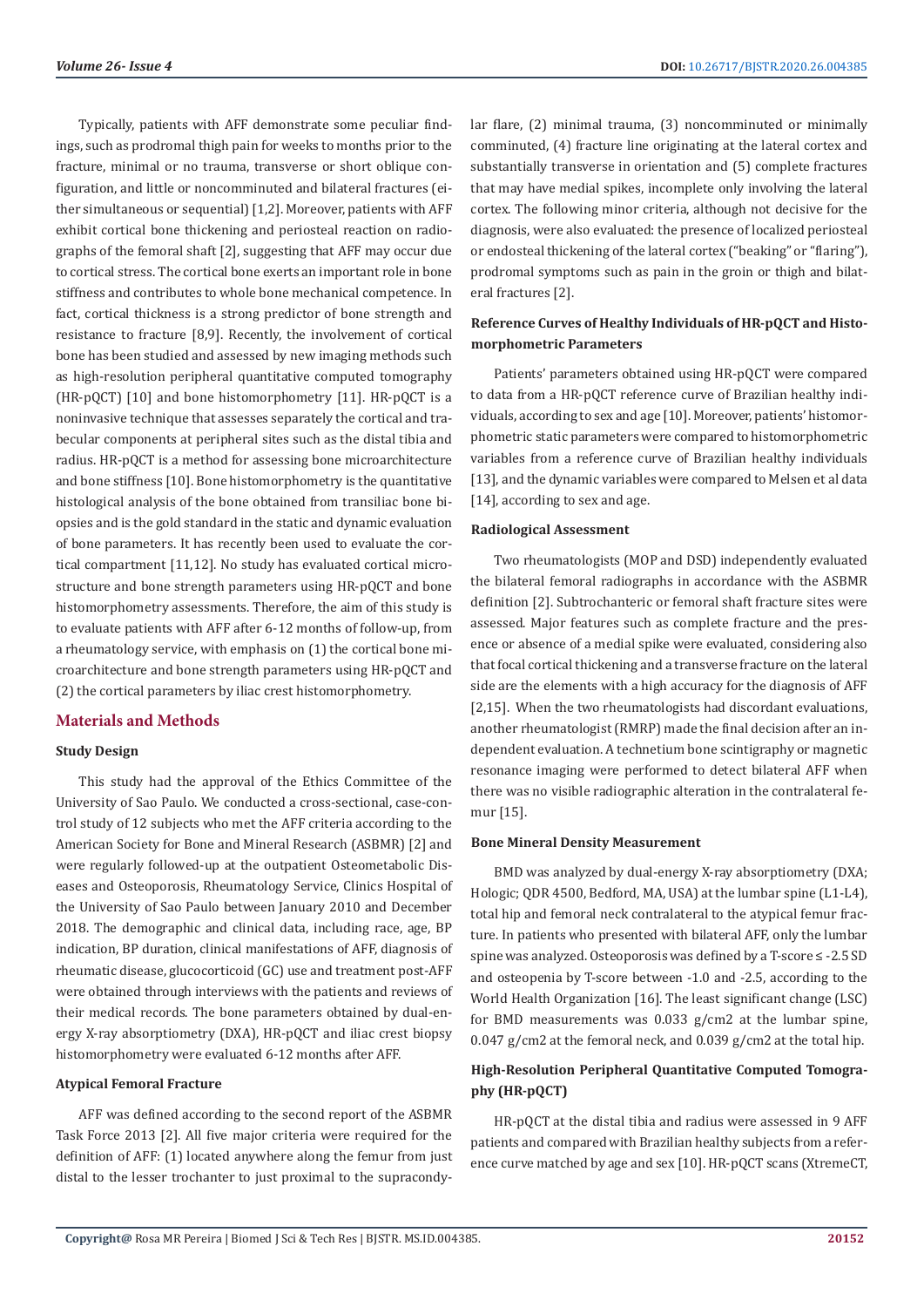SCANCO Medical, Switzerland) were performed after immobilizing the nondominant distal tibia and forearm in a carbon fiber shell as previously described [17]. The region of interest was defined on a scout film by manual placement of a reference line at the endplate of the tibia or radius, with the first slice 22.5 mm and 9.5 mm proximal to the reference line at the tibia and radius, respectively [17- 19]. The standard protocol for image acquisition and analyses was applied, and a detailed description of the measurement protocol at our center was previously described [17]. The standard and advanced cortical (auto segmentation) methods of the scanner were used for the analysis with appropriate references [10,20]. All examinations were conducted by a trained biomedical scientist (JCA), who also carefully examined each scan for motion artifacts. In the case of significant motion artifacts, a second examination was performed (by RMRP). All HR-pQCT images were scored based on a motion scale ranging from 0 (no movement) to 4 (significant blurring of the periosteal surface, discontinuities in the cortical layer) [21]. For this study, scans with a score of 4 were excluded. Quality control was monitored daily using a phantom calibration provided by the manufacturer. The parameters of cortical bone microarchitecture evaluated were the cortical volumetric bone mineral density (Ct.vBMD [mg HA/cm3]), cortical thickness (Ct.Th [mm]) and cortical porosity index (Ct.Po [1]) [22]. Micro-finite element analysis (μFEA) - To assess the biomechanical bone strength, linear μFE models of the distal tibia and radius were created directly from the HR-pQCT images using finite element analysis software (Scanco Medical AG). The biomechanical properties studied were the bone stiffness (S [N/mm]), and estimated failure load (F.Load [kN]) [17,23].

# **Transiliac Bone Biopsy**

Five patients with AFF underwent transiliac bone biopsy. All patients received double tetracycline labeling before the biopsy (20 mg/kg/day for 3 days, administered in two separate doses, separated by an interval of 10 days). The biopsies were performed 3-5 days after the last dose of tetracycline under local anesthesia and light sedation. Bone samples of approximately 1.5 cm in length were obtained from the anterior iliac bone using an electric trephine (Gaulthier Medical, Rochester, MN, USA).

## **Bone Histomorphometry**

The bone fragments were composed of two cortices (internal and external). Bone material designated for histomorphometry was fixed in 70% ethanol and processed according to Malluche and Faugere [24]. Using a Polycut S equipped with a tungsten carbide knife (Leica, Heidelberg, Germany), nondecalcified bones were cut into 5 µm and 10 µm thick sections. Static histomorphometric data were obtained using the software Osteomeasure (Osteometrics Inc., Atlanta, GA, USA). Unstained 10 µm tissue slices were prepared for analysis of the dynamic parameters under a microscope with ultraviolet light. All biopsies were coded, and the histomorphometric analysis was performed blindly by two observers (VJ and MOP). All histomorphometric data are described according to the ASBMR nomenclature [11]. The histomophometric parameters evaluated were as follows:

a) Histomophometric Cortical Parameter: Both cortices were analyzed, and the results for each cortex were averaged. Cortical thickness (Ct.Th [um]) and cortical porosity (Ct.Po [%]) were evaluated. Cortical thickness is the mean thickness of the inner and outer cortex. Cortical porosity was calculated based on the total Haversian canal area as a percentage of the total cortical area [25-27].

b) Histomorphometric kinetic Parameter: the bone formation rate (BFR/BS  $\left[\mu \frac{m}{2}\right]$  and  $\left[\mu \frac{m}{2}\right]$ ) is the amount of new bone formed in unit per unit of bone surface (BS). The patients were classified according to BFR/BS into high bone remodeling (BFR/BS values greater than 1 standard deviation (SD) above the normal range) or low bone remodeling (BFR/BS values greater than 1 SD below the normal range). The absence of double labeling by tetracycline makes it impossible to evaluate BFR/BS. Patients who did not present double labeling were classified as very low bone remodeling [28].

# **Statistical Analysis**

Statistical analysis of the pooled data was performed using Statistical Package for the Social Science software version 20.0 (SPSS, Inc., Chicago, IL, USA). The results are presented as the means ± SD, median (range) or as a proportion. The measures of correlation were analyzed according to the Spearman and Pearson correlation coefficients (r). p values less than 0.05 were considered statistically significant.

# **Results**

Twelve patients with AFF were evaluated. The clinical characteristics of patients are shown in Table 1. The mean age of the patients was  $60.5 \pm 12.8$  years old; 91.6% were women and 83.3% Caucasian. At the time of fracture, 91.6% used BPs, with a median BP use of 6 years (range, 1-10 years). Approximately seventy-seven percent of patients were on alendronate. One patient was on denosumab but had received BP for 6 years before starting denosumab. In all patients, the use of antiresorptive therapy was indicated due to their osteoporosis diagnosis. All AFF were associated with minimal trauma, and 75% of the patients reported thigh pain before the AFF. Rheumatic diseases were observed in 50% of the patients, most of them with rheumatoid arthritis. Approximately 42% of the patients used oral glucocorticoid, with a median prednisone dose of 5 mg/day (range, 5-10 mg/day). All patients presented with a diaphyseal fracture, of which 11 (91.6%) were complete fracture and 2 (16.6%) were bilateral. Typically, the fractures were noncomminuted and originated at the lateral cortex with a transverse orientation.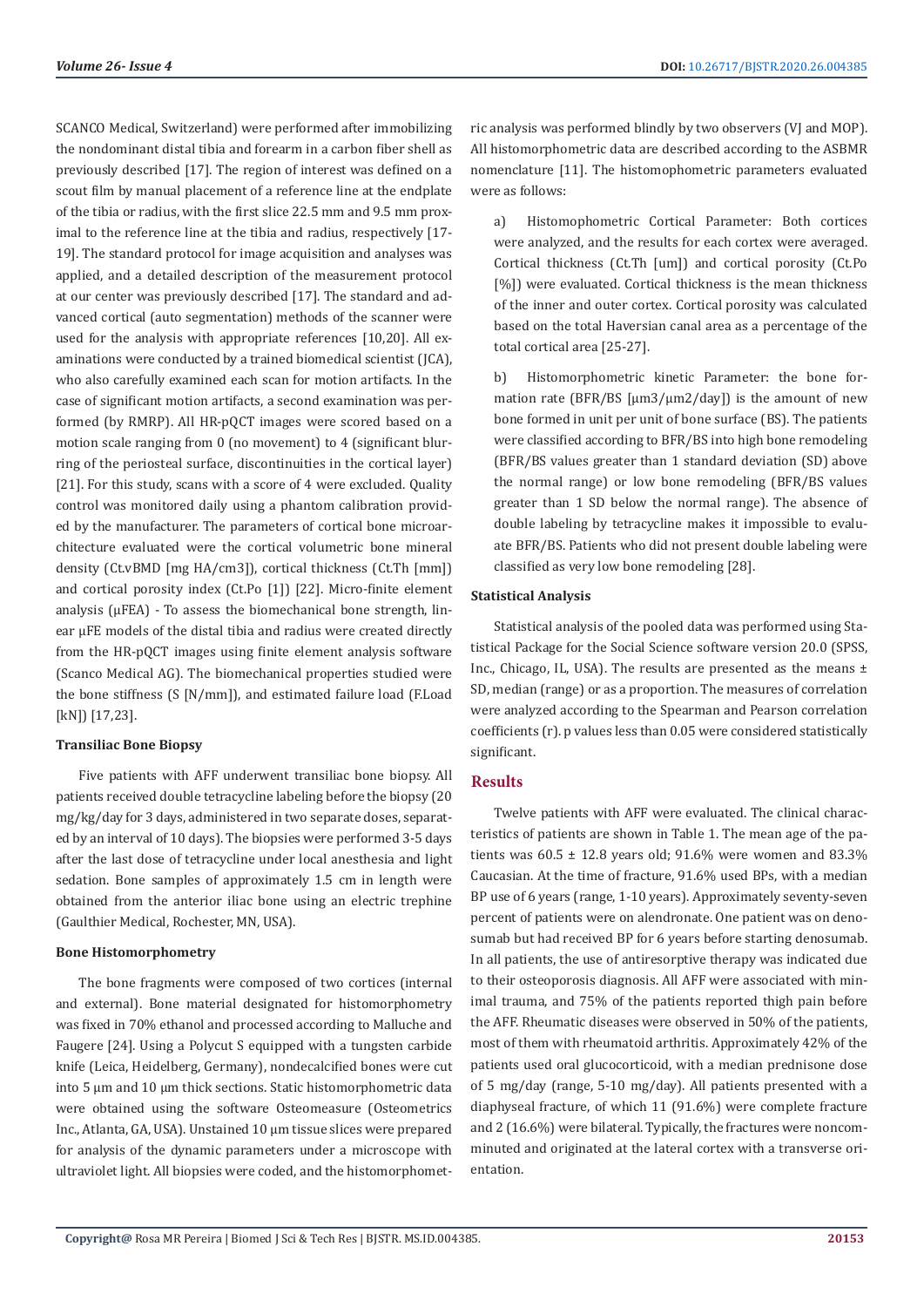| <b>Clinical characteristics</b>        | n (%)           |  |  |  |  |
|----------------------------------------|-----------------|--|--|--|--|
| Female, n (%)                          | 11 (91.6)       |  |  |  |  |
| Caucasian, n (%)                       | 10 (83.3)       |  |  |  |  |
| Age, years $\pm$ SD                    | $60.5 \pm 12.8$ |  |  |  |  |
| Previous osteoporosis, n (%)           | 12 (100)        |  |  |  |  |
| Prodromal thigh pain, n (%)            | 9(75)           |  |  |  |  |
| Antiresorptive drugs                   | 12 (100)        |  |  |  |  |
| Bisphosphonate, n (%)                  | 11 (91.6)       |  |  |  |  |
| Alendronate, n (%)                     | 8(66.6)         |  |  |  |  |
| Duration of bisphosphonate use, years* | $6(1-10)$       |  |  |  |  |
| Denosumab, n (%)                       | 1(8.3)          |  |  |  |  |
| Rheumatic diseases, n (%)              | 6(50)           |  |  |  |  |
| Rheumatoid arthritis, n (%)            | 2(16.6)         |  |  |  |  |
| Sjögren's Syndrome, n (%)              | 1(8.3)          |  |  |  |  |
| Behçet's disease, n (%)                | 1(8.3)          |  |  |  |  |
| Inclusion body myopathy, $n$ (%)       | 1(8.3)          |  |  |  |  |
| Adult-onset Still's disease, n (%)     | 1(8.3)          |  |  |  |  |
| Glucocorticoid use, n (%)              | 5(41.6)         |  |  |  |  |
| Glucocorticoid dose, mg/dia*           | $5(5-10)$       |  |  |  |  |

**Table 1:** Clinical characteristics of twelve patients with atypical femoral fracture.

\*Data expressed as median (range)

**Table 2:** Cortical microarchitecture data at distal tibia and radius assessed by HR-pQCT of nine patients with atypical femoral fracture, compared with reference curve of Brazilian healthy subjects (according sex and age) [10].

|     | Ct.vBMD,<br>mmHA/<br>cm <sub>3</sub><br><b>Patients</b> | Ct.vBMD,<br>mmHA/<br>cm <sub>3</sub><br><b>Brazilian</b><br>healthy<br>subjects | Ct.vBMD,<br>mmHA/<br>cm <sub>3</sub><br><b>Patients</b> | Ct.Th,<br>mm<br><b>Patients</b> | Ct.Th,<br>mm<br><b>Brazilian</b><br>healthy<br>subjects | Ct.Th,<br>mm<br><b>Patients</b> | Ct.Po,<br>$\mathbf{1}$<br><b>Patients</b> | Ct.Po,<br>$\mathbf{1}$<br><b>Brazilian</b><br>healthy<br>subjects | Ct.Po,<br>$\mathbf{1}$<br><b>Patients</b> |
|-----|---------------------------------------------------------|---------------------------------------------------------------------------------|---------------------------------------------------------|---------------------------------|---------------------------------------------------------|---------------------------------|-------------------------------------------|-------------------------------------------------------------------|-------------------------------------------|
|     |                                                         |                                                                                 |                                                         |                                 | <b>DISTAL TIBIA</b>                                     |                                 |                                           |                                                                   |                                           |
| #1  | 1006                                                    | 1003 (975-<br>1032)                                                             | Normal                                                  | 0.84                            | $1.20(1.01 -$<br>1.39                                   | Low                             | 0.012                                     | 0.028<br>$(0.022 -$<br>0.035                                      | Low                                       |
| #2  | 796                                                     | 830 (806-<br>882)                                                               | Low                                                     | 0.77                            | $1.12(0.93 -$<br>1.31)                                  | Low                             | 0.075                                     | 0.075<br>$(0.059 -$<br>0.092                                      | Normal                                    |
| #3  | 894                                                     | 830 (806-<br>882)                                                               | High                                                    | 1.09                            | $1.12(0.93 -$<br>1.31)                                  | Normal                          | 0.086                                     | 0.075<br>$(0.059 -$<br>0.092                                      | Normal                                    |
| #4  | 943                                                     | 1003 (975-<br>1032)                                                             | Low                                                     | 0.82                            | $1.20(1.01 -$<br>1.39                                   | Low                             | 0.05                                      | 0.028<br>$(0.022 -$<br>0.035                                      | High                                      |
| # 5 | 870                                                     | 830 (806-<br>882)                                                               | Normal                                                  | 1.33                            | $1.12(0.93 -$<br>1.31)                                  | High                            | 0.106                                     | 0.075<br>$(0.059 -$<br>0.092                                      | High                                      |
| #6  | 795                                                     | 830 (806-<br>882)                                                               | Low                                                     | 0.77                            | $1.12(0.93 -$<br>1.31)                                  | Low                             | 0.087                                     | 0.075<br>$(0.059 -$<br>0.092                                      | Normal                                    |
| #7  | 937                                                     | 970 (943-<br>1005                                                               | Low                                                     | 1.04                            | 1.19 (0.98-<br>1.32)                                    | Normal                          | 0.049                                     | 0.045<br>$(0.031 -$<br>0.059                                      | Normal                                    |
| # 8 | 952                                                     | 871(827-<br>893)                                                                | High                                                    | 1.44                            | $1.18(1.09 -$<br>1.29                                   | High                            | 0.054                                     | 0.068<br>$(0.048 -$<br>0.080                                      | Normal                                    |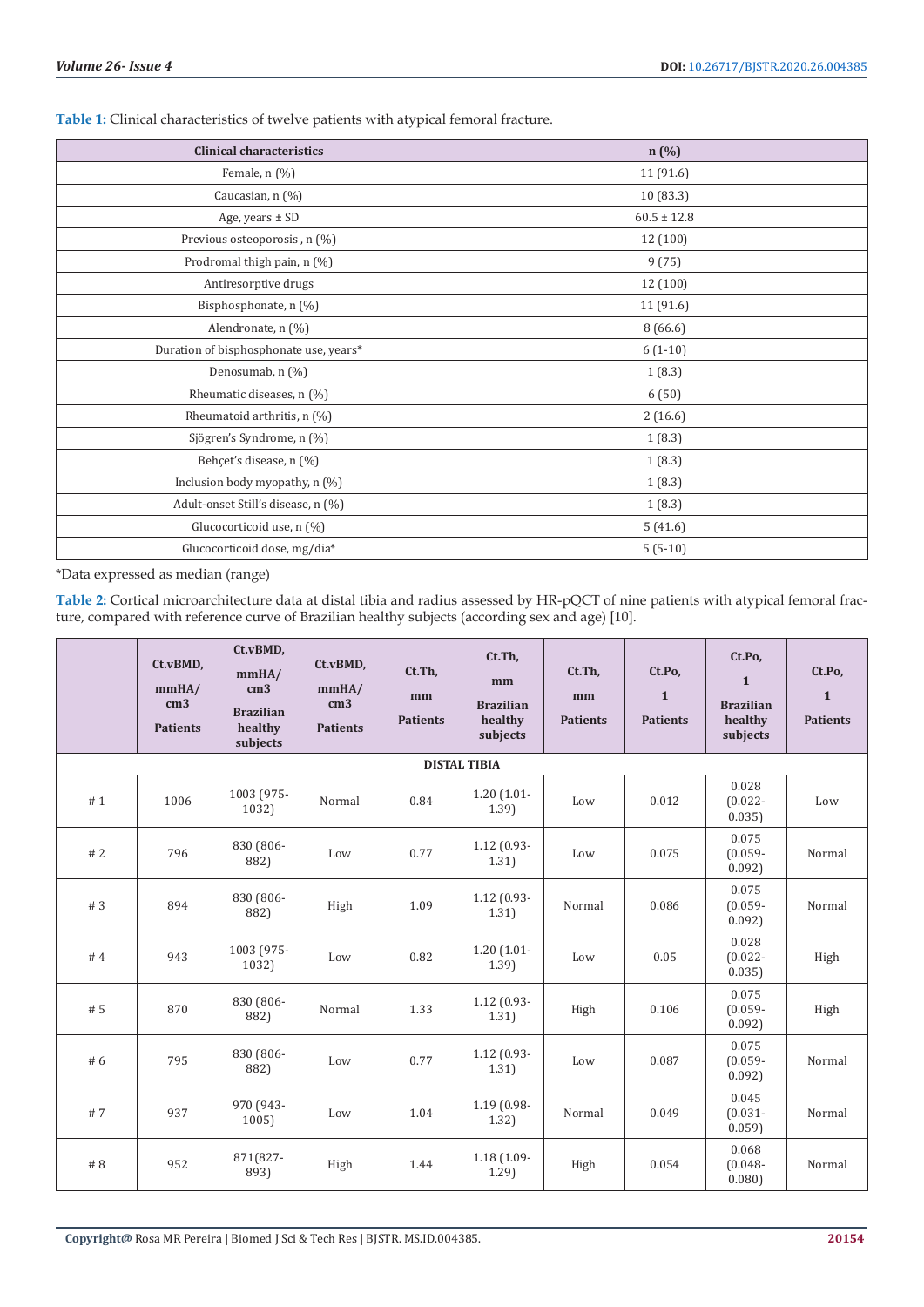| #9                   | 1002 | 903 (873-<br>934)   | High   | 1.19 | $1.14(0.91 -$<br>1.31) | Normal | 0.023 | 0.071<br>$(0.054 -$<br>0.081  | Low    |  |  |
|----------------------|------|---------------------|--------|------|------------------------|--------|-------|-------------------------------|--------|--|--|
| <b>DISTAL RADIUS</b> |      |                     |        |      |                        |        |       |                               |        |  |  |
| #1                   | 1129 | 1023 (971-<br>1044) | High   | 1.31 | $0.86$ (0.68-<br>0.99  | High   | 0.003 | 0.013<br>$(0.010 -$<br>0.017  | Low    |  |  |
| #2                   | 926  | 925 (868-<br>972)   | Normal | 0.84 | $0.78(0.63 -$<br>0.87  | Normal | 0.033 | 0.027<br>$(0.022 -$<br>0.034) | Normal |  |  |
| #3                   | 960  | 925 (868-<br>972)   | Normal | 0.68 | $0.78(0.63 -$<br>0.87  | Normal | 0.038 | 0.027<br>$(0.022 -$<br>0.034) | High   |  |  |
| #4                   | 912  | 1023 (971-<br>1044) | Low    | 0.43 | $0.86$ (0.68-<br>0.99  | Low    | 0.016 | 0.013<br>$(0.010 -$<br>0.017) | Normal |  |  |
| # 5                  | 1002 | 925 (868-<br>972)   | High   | 0.76 | $0.78(0.63 -$<br>0.87) | Normal | 0.033 | 0.027<br>$(0.022 -$<br>0.034) | Normal |  |  |
| # 6                  | 942  | 925 (868-<br>972)   | Normal | 0.49 | $0.78(0.63 -$<br>0.87) | Low    | 0.015 | 0.027<br>$(0.022 -$<br>0.034  | Low    |  |  |
| #7                   | 947  | 1002 (979-<br>1049) | Low    | 0.75 | $0.85(0.69 -$<br>0.99  | Normal | 0.026 | 0.016<br>$(0.013 -$<br>0.024) | High   |  |  |
| # 8                  | 972  | 839 (801-<br>884)   | High   | 1.03 | $0.72(0.59-$<br>0.88   | High   | 0.035 | 0.024<br>$(0.019 -$<br>0.032  | High   |  |  |
| #9                   | 1004 | 968 (932-<br>1016)  | Normal | 0.91 | $0.83(0.72 -$<br>0.91) | Normal | 0.017 | 0.025<br>$(0.022 -$<br>0.029  | Low    |  |  |

One patient presented with an incomplete fracture characterized by the presence of localized periosteal lesion of the lateral cortex ("beaking"). All patients showed cortical thickening at the femoral diaphysis. Six patients (50%) underwent the hip analysis (total hip and femoral neck) at the contralateral site of the AFF by DXA. The other 6 patients had the analysis only at the lumbar spine as a result of the involvement of the contralateral femur due to femoral neck fracture (4 patients) or bilateral AFF (2 patients). DXA analysis showed that most of the patients had osteopenia both at the hip

and lumbar spine. None of the patients had T-score ≤ -2.5 SD at the total hip; only 16% did at the femoral neck and 25% at the lumbar spine. HR-pQCT at the distal tibia and radius was performed in nine (75%) patients. Compared to the reference curve from Brazilian healthy subjects [10] according sex and age, HR-pQCT at both sites (distal tibia and radius [n=9]) showed Ct.vBMD to be normal/low in 66.6% and Ct.Th to be normal/low in 77.7% of cases. Ct.Po was normal/high at tibia and radius in 77.7% and 66.6% of the patients, respectively (Table 2).

**Table 3:** Bone stiffness (S) and F.Load at distal tibia and radius assessed by HR-pQCT of nine patients with atypical femoral fracture, compared with Brazilian healthy subjects from a reference curve (according sex and age) [10].

|    | S, kN/mm<br><b>Patients</b> | S, kN/mm<br><b>Brazilian healthy</b><br>subjects | $S$ , N/mm<br><b>Patients</b> | F.Load, N<br><b>Patients</b> | F.Load, N<br><b>Brazilian healthy</b><br>subjects | F.Load, N<br><b>Patients</b> |
|----|-----------------------------|--------------------------------------------------|-------------------------------|------------------------------|---------------------------------------------------|------------------------------|
|    |                             |                                                  | <b>DISTAL TIBIA</b>           |                              |                                                   |                              |
| #1 | 106                         | 200 (178-216)                                    | Low                           | 5250                         | 9515 (8576-<br>10372)                             | Low                          |
| #2 | 91                          | 166(155-187)                                     | Low                           | 4395                         | 7938 (7426-8749)                                  | Low                          |
| #3 | 109                         | 166 (155-187)                                    | Low                           | 5148                         | 7938 (7426-8749)                                  | Low                          |
| #4 | 148                         | 200 (178-216)                                    | Low                           | 7010                         | 9515 (8576-<br>10372)                             | Low                          |
| #5 | 145                         | 166 (155-187)                                    | Low                           | 6876                         | 7938 (7426-8749)                                  | Low                          |
| #6 | 134                         | 166 (155-187)                                    | Low                           | 6334                         | 7938 (7426-8749)                                  | Low                          |
| #7 | 170                         | 181 (169-197)                                    | Normal                        | 8157                         | 8699 (8088-9448)                                  | Normal                       |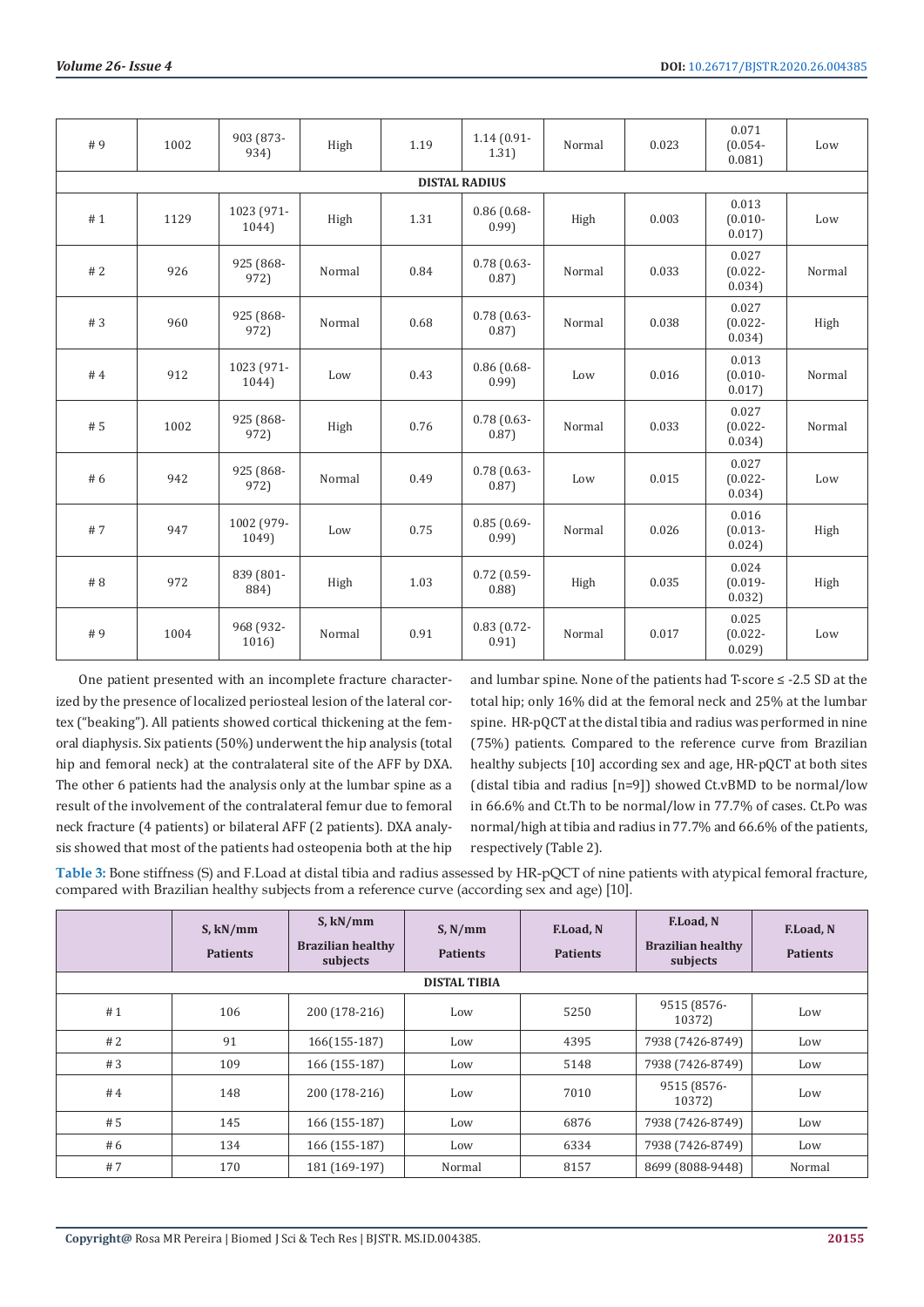| # 8                  | 238 | 228 (210-274) | Normal | 11320 | 8829 (7859-9328) | High   |  |  |
|----------------------|-----|---------------|--------|-------|------------------|--------|--|--|
| #9                   | 176 | 186 (163-196) | Normal | 8434  | 8829 (7859-9328) | Normal |  |  |
| <b>DISTAL RADIUS</b> |     |               |        |       |                  |        |  |  |
| #1                   | 58  | 79 (67-85)    | Low    | 2694  | 3777 (3261-4075) | Low    |  |  |
| #2                   | 66  | $61(55-68)$   | Normal | 3097  | 2940 (2691-3375) | Normal |  |  |
| #3                   | 44  | $61(55-68)$   | Low    | 2129  | 2940 (2691-3375) | Low    |  |  |
| #4                   | 45  | 79 (67-85)    | Low    | 2260  | 3777 (3261-4075) | Low    |  |  |
| #5                   | 52  | $61(55-68)$   | Low    | 2496  | 2940 (2691-3375) | Low    |  |  |
| #6                   | 40  | $61(55-68)$   | Low    | 1964  | 2940 (2691-3375) | Low    |  |  |
| #7                   | 75  | 71 (65-79)    | Normal | 3607  | 3413 (3204-3838) | Normal |  |  |
| #8                   | 78  | 95 (88-109)   | Low    | 3699  | 3199 (2782-3608) | High   |  |  |
| #9                   | 74  | 66 (58-75)    | Normal | 3611  | 3199 (2782-3608) | High   |  |  |

**Table 4:** Cortical microarchitecture data of five patients with atypical femoral fracture by bone histomorphometry of transiliac biopsy, compared with Brazilian healthy subjects from a reference curve (according sex and age) [13].

|    | $Ct$ . Th, $\mu$ m<br><b>Patients</b> | $Ct$ . Th, $\mu$ m<br><b>Brazilian healthy</b><br>subjects | $Ct$ . Th, $\mu$ m<br><b>Patients</b> | Ct.Po, %<br><b>Patients</b> | Ct.Po. %<br><b>Brazilian healthy</b><br>subjects | Ct.Po, %<br><b>Patients</b> |
|----|---------------------------------------|------------------------------------------------------------|---------------------------------------|-----------------------------|--------------------------------------------------|-----------------------------|
| #1 | 260                                   | 561 (303-885)                                              | Low                                   | 0.86                        | $3.66$ (2.73-5.6)                                | Low                         |
| #2 | 275                                   | 561 (303-885)                                              | Low                                   | 0.85                        | $3.66$ $(2.73-5.6)$                              | Low                         |
| #3 | 675                                   | 561 (303-885)                                              | Normal                                | 2.32                        | $3.66$ $(2.73-5.6)$                              | Low                         |
| #4 | 389                                   | 488 (416-778)                                              | Low                                   | 1.5                         | 5.18 (4.45-9.92)                                 | Low                         |
| #5 | 619                                   | 561(303-885)                                               | Normal                                | 1.21                        | $3.66$ $(2.73-5.6)$                              | Low                         |

Regarding the stiffness parameter at the distal tibia and radius, 66.6% of the patients had lower S (Table 3), compared to reference curve from Brazilian healthy subjects [10]. These findings were analogous to the F.Load that was low in 66.6% of patients at the tibia and 55.5% of patients at the radius compared to the reference curve from Brazilian healthy subjects [10]. At the distal tibia, S was positively correlated with Ct.Th (r=0.724, p=0.028), and at the distal radius, S was positively correlated with Ct.Th (r=0.735, p=0.024). At the distal tibia, F.Load was positively correlated with Ct.Th (r=0.718, p=0.020), and at the distal radius, F.Load was positively correlated with Ct.Th (r=0.717, p=0.030). There was no correlation between S and F.Load with Ct.vBMD and Ct.Po. Transiliac bone biopsy was performed in 5 (41.6%) patients. The bone histomorphometry analysis showed lower Ct.Th in 60% of cases and lower Ct.Po in all patients compared to reference curve from Brazilian healthy subjects [13] (Table 4). As expected, all patients had suppressed bone remodeling, 4 patients showed very low bone remodeling (absence of double labeling by tetracycline, making it impossible to evaluate the BFR/BS) and 1 patient low bone remodeling (BFR/BS =  $0.02 \mu m3/\mu m2$ /day, reference curve of healthy subjects =  $0.07 \pm 0.03 \mu m^2/\mu m^2/\text{day}$ . Concerning the treatment after AFF, 66.6% of patients received teriparatide and intramedullary nail fixation; 25% underwent only intramedullary nail fixation and 8.3% received only teriparatide. Teriparatide was administered after the HR-pQCT and bone histomorphometric analysis were performed.

# **Discussion**

To the best of our knowledge, this is the first study to analyze the cortical bone microarchitecture and bone stiffness at peripheral sites by HR-pQCT and the iliac crest bone histomorphometry in patients with AFF. A significant deterioration of the cortical bone and of the bone strength in these AFF patients was observed. This study has several strengths, such as the evaluation of the cortical bone at peripheral sites (distal tibia and radius) using concomitantly HRpQCT and iliac crest bone histomorphometry and the comparison with references curves of HR-pQCT and histomorphometric parameters obtained from healthy Brazilian subjects. Unlike other studies, we assessed the patients during a specific time period (6-12 months after AFF). Although AFF is clearly defined as a complication of long-term antiresorptive therapy with BPs, the median period of BPs use in this study (6 years) was lower than in other studies (8-10 years) [29,30]. This difference might be related to the greater risk of fracture of our patients, given the high prevalence of risk factors for osteoporosis and bone fragility in this patient's cohort. Half of the subjects had rheumatic diseases, notably rheumatoid arthritis (RA), and approximately  $42\%$  were on GC (median dose = 5 mg) (range 5-10 mg/day).

Although AFF differs from classic osteoporotic femoral neck or intertrochanteric fractures in several aspects, some authors have reported other risk factors for AFF than antiresorptive therapy. Sato et al previously reported a frequency of 8% of femoral local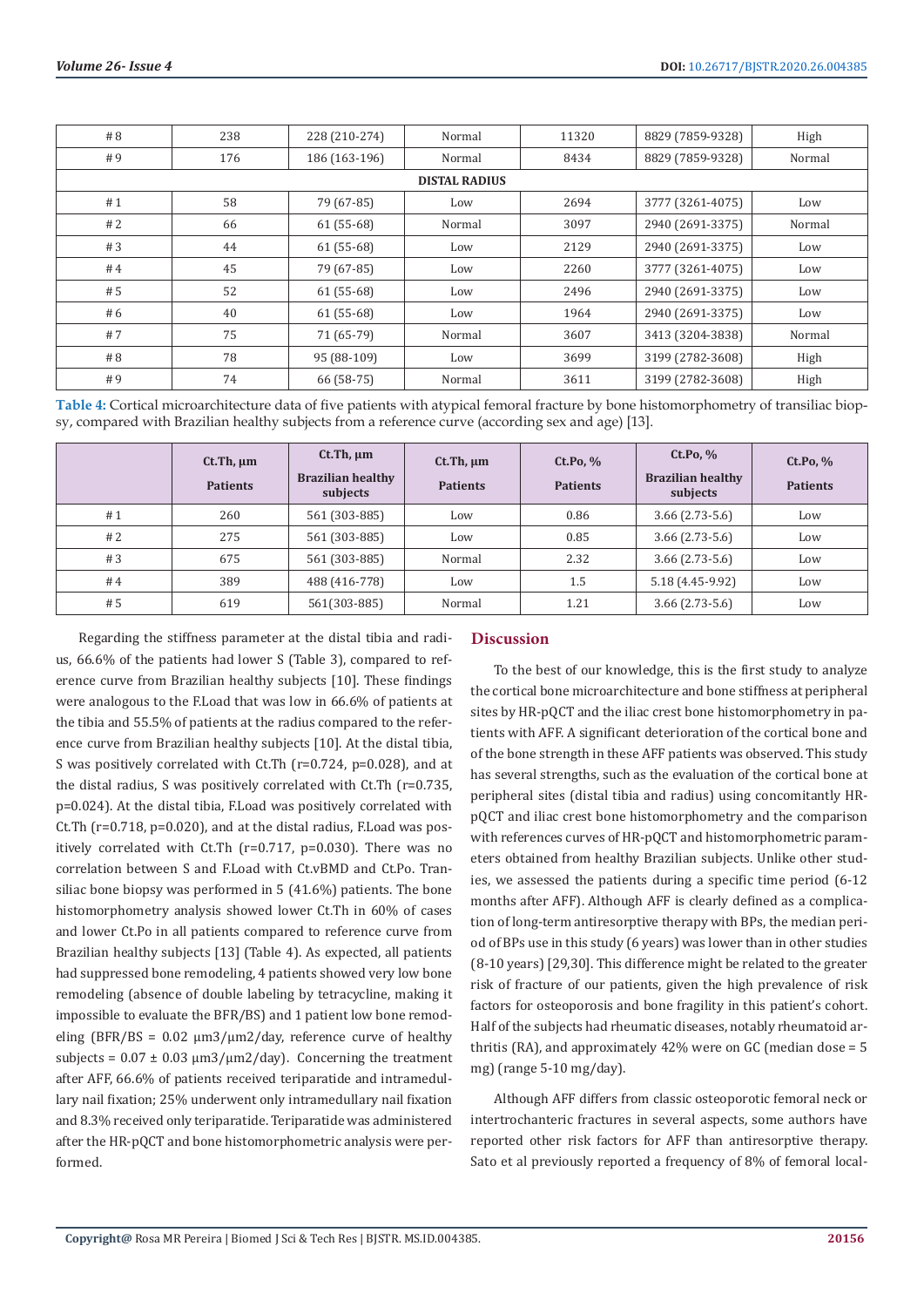ized reaction (localized periosteal thickening of the lateral cortex, beaking) in patients with autoimmune diseases taking BPs and GC [5]. In studies by Thompson et al. [6] and Dell et al. [4], AFF occurred, respectively, in 27% and 12% of patients on GC therapy. In addition, Girgis et al. reported that rheumatoid arthritis and use of glucocorticoids were risk factors for AFF [7]. Furthermore, Saita et al found that the use of GC and collagen diseases were risk factors for AFF [OR 13.0 (95% CI 2.3-74.1) and OR 9.0 (95% CI 1.6-50.3), respectively] [31]. Of note, most of the patients in the present study had osteopenia both at the femur and lumbar spine according to DXA results, and the continuous treatment with BP was indicated in view of the high risk of fragility fracture. Only two studies in the literature have analyzed the microarchitecture at the distal radius and/or tibia of patients with AFF using HR-pQCT. No data were reported regarding the analysis of their cortical bone by iliac crest histomorphometry.

In contrast with our results, Popp et al. also demonstrated lower stiffness at the distal tibia in AFF patients by HR-pQCT but no decreased cortical volumetric density and thickness [30]. Additionally, Zanchetta et al. did not find any difference of the cortical parameters at the distal radius and tibia compared to healthy controls [29]. These differences could also be explained by differences of the populations at risk of fragility fracture. One patient had AFF in the first 3 months of use of denosumab, but she had previously received BPs for 6 years. Of note, AFF has also been reported as a complication arising from denosumab therapy, but it calls into question whether AFF cannot be derived from the previous use of BPs [32,33]. Interestingly, there was a significant positive correlation of S and F. Load with Ct.Th at the distal radius and tibia, suggesting that the cortical microarchitecture could be a fundamental parameter of bone fragility of the peripheral skeleton in AFF patients. Indeed, stiffness and cortical bone play an important role in bone strength and have been described as independent predictors of fracture [8,9]. Characteristically, the patients with AFF have cortical thickening of the femoral diaphysis and local periosteal reaction, raising the possibility that atypical fractures could occur from a cortical stress.

Conversely, this finding was not observed in the present study at the distal radius and tibia after 6 to 12 months after AFF. More than half of the individuals had lower cortical thickness by iliac crest bone histomorphometry. Regarding bone turnover, some studies have measured bone remodeling in the iliac crest or biopsies taken at the fracture site at various intervals after AFF. Consistent with most of these studies, our patients presented with low bone remodeling at the iliac crest, a finding consistent with BP treatment [1,2,34]. The mean cortical porosity was lower as measured by histomorphometry than by HR-pQCT. This result can be due to the iliac crest histomorphometric parameters may not be representative of the whole skeleton. Additionally, comparisons between HR-pQCT and histomorphometry were assessed at different anatomical regions and this difference may be secondary to specific site. Other authors have reported either nonsignificant or weak correlations when different sites were compared and is important to emphasized that HR-pQCT analyzed distal peripheral sites. Furthermore, the lack of agreement between histomorphometry and HR-pQCT for cortical porosity is likely related to the size of pores detectable by each technique: the resolution of the HR-pQCT device (82 μm) is insufficient to depict accurate parameters such as small cortical pores. Moreover, cortical thinning associated with cortical porosity in hip fractures, so-called trabecularized cortex, may partly contribute to their similar or lower cortical porosity [35]. This study has some limitations that hamper the interpretation of results, such as the limited number of patients and the cross-sectional design.

# **Conclusion**

In conclusion, our data demonstrated that among patients with AF, rheumatic diseases and GC use were common. Cortical and strength bone parameters were deteriorated at distal tibia/radius and iliac crest, suggesting the presence of significant bone fragility after 6-12 months of AFF follow-up.

## **Acknowledgments**

We would like to thank the contribution of the biomedical Jackeline C Alvarenga in performing the HR-pQCT exams.

# **Compliance with Ethical Standards**

Ethical approval: All procedures performed in studies involving human participants were in accordance with the ethical standards of the institutional and/or national research committee and with the 1964 Helsinki declaration and its later amendments or comparable ethical standards. This study was conducted with the approval of the Research Ethics Committee of the University of São Paulo (Research protocol: 2024803).

# **Conflicts of Interest**

The authors declare no conflicts of interest related to this article.

## **Funding**

Conselho Nacional de Desenvolvimento Científico e Tecnológico (CNPq) # 305556/2017-7 (from RMRP)

## **Authors Contributions**

a) MOP: conception and design of the study, acquisition of data, drafting the article and revising it critically for publication important intellectual content, final approval of the version to be submitted.

b) DSD: acquisition of data, drafting the article or revising it critically for important intellectual content, final approval of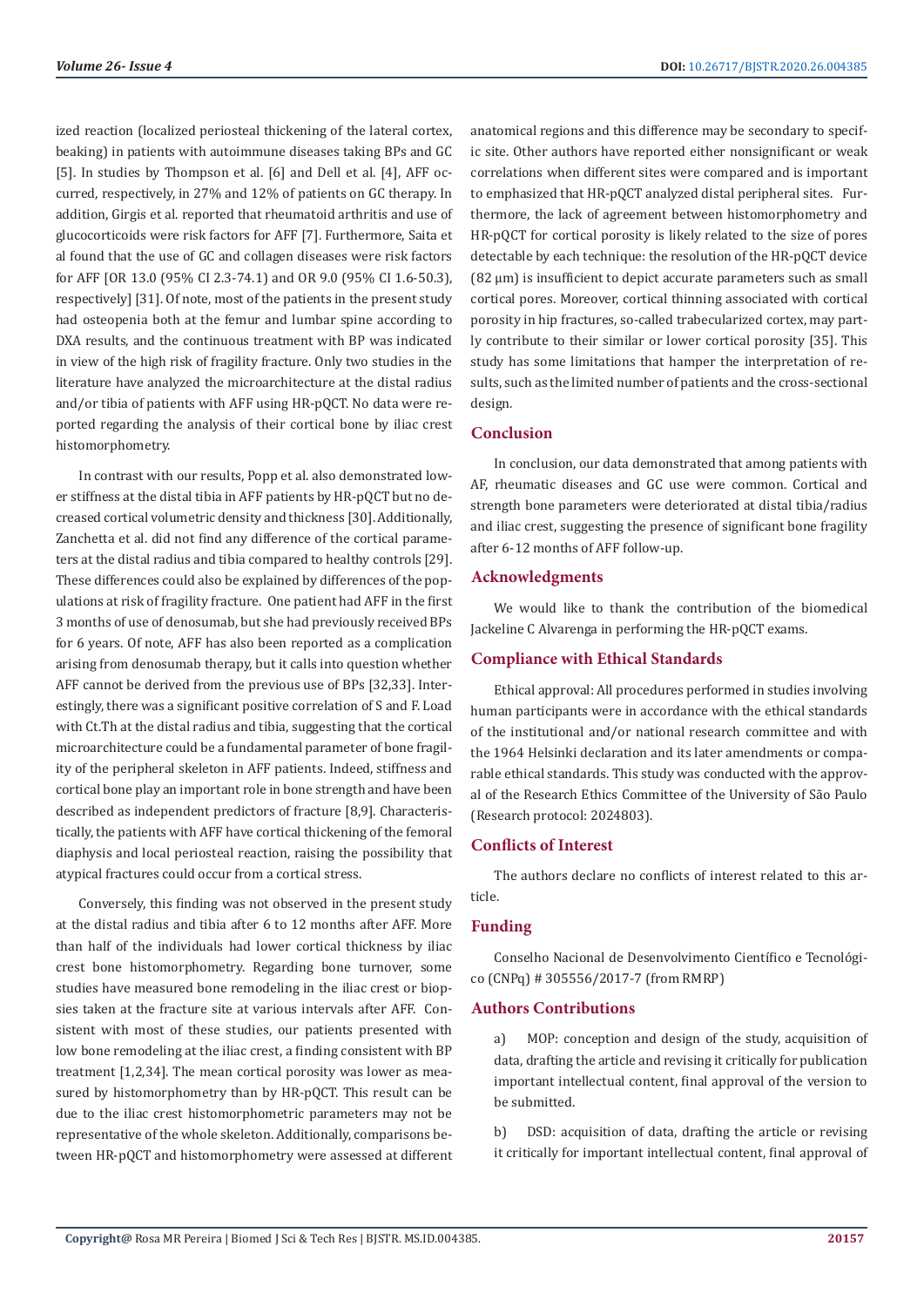the version to be submitted.

c) VJ: acquisition of data, drafting the article or revising it critically for important intellectual content, final approval of the version to be submitted.

d) RMRP: conception and design of the study, acquisition of data, drafting the article or revising it critically for important intellectual content, final approval of the version to be submitted.

## **References**

- 1. [Shane E, Burr D, Ebeling PR, Abrahamsen B, Adler RA, et al. \(2010\)](https://www.ncbi.nlm.nih.gov/pubmed/20842676)  [Atypical subtrochanteric and diaphyseal femoral fractures: report of a](https://www.ncbi.nlm.nih.gov/pubmed/20842676)  [task force of the American Society for Bone and Mineral Research. J Bone](https://www.ncbi.nlm.nih.gov/pubmed/20842676)  [Miner Res 25\(11\): 2267-2294.](https://www.ncbi.nlm.nih.gov/pubmed/20842676)
- 2. [Shane E, Burr D, Abrahamsen B, Adler RA, Brown TD, et al. \(2014\)](https://www.ncbi.nlm.nih.gov/pubmed/23712442)  [Atypical subtrochanteric and diaphyseal femoral fractures: second](https://www.ncbi.nlm.nih.gov/pubmed/23712442)  [report of a task force of the American Society for Bone and Mineral](https://www.ncbi.nlm.nih.gov/pubmed/23712442)  [Research. J Bone Miner Res 29\(1\): 1-23.](https://www.ncbi.nlm.nih.gov/pubmed/23712442)
- 3. [Schilcher J, Michaelsson K, Aspenberg P \(2011\) Bisphosphonate use and](https://www.ncbi.nlm.nih.gov/pubmed/21542743)  [atypical fractures of the femoral shaft. N Engl J Med 364\(18\): 1728-1737.](https://www.ncbi.nlm.nih.gov/pubmed/21542743)
- 4. [Dell RM, Adams AL, Greene DF, Funahashi TT, Silverman SL, et al. \(2012\)](https://www.ncbi.nlm.nih.gov/pubmed/22836783)  [Incidence of atypical nontraumatic diaphyseal fractures of the femur. J](https://www.ncbi.nlm.nih.gov/pubmed/22836783)  [Bone Miner Res 27\(12\): 2544-2550.](https://www.ncbi.nlm.nih.gov/pubmed/22836783)
- 5. [Sato H, Kondo N, Wada Y, Nakatsue T, Iguchi S, et al. \(2016\) The](https://www.ncbi.nlm.nih.gov/pubmed/26519417)  [cumulative incidence of and risk factors for latent beaking in patients](https://www.ncbi.nlm.nih.gov/pubmed/26519417)  [with autoimmune diseases taking long-term glucocorticoids and](https://www.ncbi.nlm.nih.gov/pubmed/26519417)  [bisphosphonates. Osteoporos Int 27\(3\): 1217-1225.](https://www.ncbi.nlm.nih.gov/pubmed/26519417)
- 6. [Thompson RN, Phillips JR, McCauley SH, Elliott JR, Moran CG, et al.](https://www.ncbi.nlm.nih.gov/pubmed/22371548)  [\(2012\) Atypical femoral fractures and bisphosphonate treatment:](https://www.ncbi.nlm.nih.gov/pubmed/22371548)  [experience in two large United Kingdom teaching hospitals. J Bone Joint](https://www.ncbi.nlm.nih.gov/pubmed/22371548)  [Surg Br 94\(3\): 385-390.](https://www.ncbi.nlm.nih.gov/pubmed/22371548)
- 7. [Girgis CM, Sher D, Seibel MJ \(2010\) Atypical femoral fractures and](https://www.ncbi.nlm.nih.gov/pmc/articles/PMC4480549/)  [bisphosphonate use. N Engl J Med 362\(19\): 1848-1849.](https://www.ncbi.nlm.nih.gov/pmc/articles/PMC4480549/)
- 8. [Bala Y, Zebaze R, Seeman E \(2015\) Role of cortical bone in bone fragility.](https://www.ncbi.nlm.nih.gov/pubmed/26002033)  [Curr Opin Rheumatol 27\(4\): 406-413.](https://www.ncbi.nlm.nih.gov/pubmed/26002033)
- 9. [Roschger P, Rinnerthaler S, Yates J, Rodan GA, Fratzl P, et al. \(2001\)](https://www.semanticscholar.org/paper/Alendronate-increases-degree-and-uniformity-of-in-Roschger-Rinnerthaler/54610af398a9f9fbba0594c14d66ed0ac7e2b857)  [Alendronate increases degree and uniformity of mineralization](https://www.semanticscholar.org/paper/Alendronate-increases-degree-and-uniformity-of-in-Roschger-Rinnerthaler/54610af398a9f9fbba0594c14d66ed0ac7e2b857)  [in cancellous bone and decreases the porosity in cortical bone of](https://www.semanticscholar.org/paper/Alendronate-increases-degree-and-uniformity-of-in-Roschger-Rinnerthaler/54610af398a9f9fbba0594c14d66ed0ac7e2b857)  [osteoporotic women. Bone 29\(2\): 185-191.](https://www.semanticscholar.org/paper/Alendronate-increases-degree-and-uniformity-of-in-Roschger-Rinnerthaler/54610af398a9f9fbba0594c14d66ed0ac7e2b857)
- 10. [Alvarenga JC, Fuller H, Pasoto SG, Pereira RM \(2017\) Age-related reference](https://www.ncbi.nlm.nih.gov/pubmed/27981337)  [curves of volumetric bone density, structure, and biomechanical](https://www.ncbi.nlm.nih.gov/pubmed/27981337)  [parameters adjusted for weight and height in a population of healthy](https://www.ncbi.nlm.nih.gov/pubmed/27981337)  [women: an HR-pQCT study. Osteoporos Int 28\(4\): 1335-1346.](https://www.ncbi.nlm.nih.gov/pubmed/27981337)
- 11. [Dempster DW, Compston JE, Drezner MK, Glorieux FH, Kanis JA,](https://www.ncbi.nlm.nih.gov/pubmed/23197339)  [et al. \(2012\) Standardized nomenclature, symbols, and units for](https://www.ncbi.nlm.nih.gov/pubmed/23197339)  [bone histomorphometry: a 2012 update of the report of the ASBMR](https://www.ncbi.nlm.nih.gov/pubmed/23197339)  [Histomorphometry Nomenclature Committee. J Bone Miner Res 28\(1\):](https://www.ncbi.nlm.nih.gov/pubmed/23197339)  [2-17.](https://www.ncbi.nlm.nih.gov/pubmed/23197339)
- 12. [Chavassieux P, Portero Muzy N, Roux JP, Horlait S, Dempster DW, et al.](https://www.ncbi.nlm.nih.gov/pubmed/30601581)  [\(2019\) Reduction of Cortical Bone Turnover and Erosion Depth After](https://www.ncbi.nlm.nih.gov/pubmed/30601581)  [2 and 3 Years of Denosumab: Iliac Bone Histomorphometry in the](https://www.ncbi.nlm.nih.gov/pubmed/30601581)  [FREEDOM Trial. J Bone Miner Res 34\(4\): 626-631.](https://www.ncbi.nlm.nih.gov/pubmed/30601581)
- 13. [Dos Reis LM, Batalha JR, Muñoz DR, Borelli A, Correa PH, et al. \(2007\)](https://www.ncbi.nlm.nih.gov/pubmed/17968492)  [Brazilian normal static bone histomorphometry: effects of age, sex, and](https://www.ncbi.nlm.nih.gov/pubmed/17968492)  [race. J Bone Miner Metab 25\(6\): 400-406.](https://www.ncbi.nlm.nih.gov/pubmed/17968492)
- 14. [Melsen F, Mosekilde L \(1978\) Tetracycline double-labeling of iliac](https://www.ncbi.nlm.nih.gov/pubmed/737565)  [trabecular bone in 41 normal adults. Calcif Tissue Res 26\(2\): 99-102.](https://www.ncbi.nlm.nih.gov/pubmed/737565)
- 15. [Patel RN, Ashraf A, Sundaram M \(2016\) A typical Fractures Following](https://www.ncbi.nlm.nih.gov/pubmed/27842430) [Bisphosphonate Therapy. Semin Musculoskelet Radiol 20\(4\): 376-381.](https://www.ncbi.nlm.nih.gov/pubmed/27842430)
- 16. Anonymous WHO Study Group (1994) Assessment of fracture risk and its application to screening for post-menopausal osteoporosis. WHO, Geneva, US.
- 17. [Fuller H, Fuller R, Pereira RM \(2015\) High resolution peripheral](https://www.ncbi.nlm.nih.gov/pubmed/25582999) [quantitative computed tomography for the assessment of morphological](https://www.ncbi.nlm.nih.gov/pubmed/25582999) [and mechanical bone parameters. Rev Bras Reumatol 55\(4\): 352-362.](https://www.ncbi.nlm.nih.gov/pubmed/25582999)
- 18. [Boutroy S, Bouxsein ML, Munoz F, Delmas PD \(2005\) In vivo assessment](https://www.ncbi.nlm.nih.gov/pubmed/16189253) [of trabecular bone microarchitecture by high-resolution peripheral](https://www.ncbi.nlm.nih.gov/pubmed/16189253) [quantitative computed tomography. J Clin Endocrinol Metab 90\(12\):](https://www.ncbi.nlm.nih.gov/pubmed/16189253) [6508-6515.](https://www.ncbi.nlm.nih.gov/pubmed/16189253)
- 19. [Sornay Rendu E, Boutroy S, Munoz F, Delmas PD \(2007\) Alterations](https://asbmr.onlinelibrary.wiley.com/doi/full/10.1359/jbmr.061206) [of cortical and trabecular architecture are associated with fractures](https://asbmr.onlinelibrary.wiley.com/doi/full/10.1359/jbmr.061206) [in postmenopausal women, partially independent of decreased BMD](https://asbmr.onlinelibrary.wiley.com/doi/full/10.1359/jbmr.061206) [measured by DXA: the Ofely Study. J Bone Miner Res 22\(3\): 425-433.](https://asbmr.onlinelibrary.wiley.com/doi/full/10.1359/jbmr.061206)
- 20. [Vilayphiou N, Boutroy S, Sornay Rendu E, Van Rietbergen B, Chapurlat](https://www.ncbi.nlm.nih.gov/pubmed/26525593) [R, et al. \(2015\) Age-related changes in bone strength from HR-pQCT](https://www.ncbi.nlm.nih.gov/pubmed/26525593) [derived microarchitectural parameters with an emphasis on the role of](https://www.ncbi.nlm.nih.gov/pubmed/26525593) [cortical porosity. Bone 83: 233-240.](https://www.ncbi.nlm.nih.gov/pubmed/26525593)
- 21. [Paggiosi M, Eastell R, Walsh JS \(2014\) Precision of high-resolution](https://www.ncbi.nlm.nih.gov/pubmed/24057069) [peripheral quantitative computed tomography measurement variables:](https://www.ncbi.nlm.nih.gov/pubmed/24057069) [influence of gender, examination site, and age. Calcif Tissue Int 94\(2\):](https://www.ncbi.nlm.nih.gov/pubmed/24057069) [191-201.](https://www.ncbi.nlm.nih.gov/pubmed/24057069)
- 22. [Burghardt AJ, Pialat JB, Kazakia GJ, Boutroy S, Engelke K, et al. \(2013\)](https://www.ncbi.nlm.nih.gov/pubmed/23074145) [Multicenter precision of cortical and trabecular bone quality measures](https://www.ncbi.nlm.nih.gov/pubmed/23074145) [assessed by highresolution peripheral quantitative computed](https://www.ncbi.nlm.nih.gov/pubmed/23074145) [tomography. J Bone Miner Res 28\(3\): 524-536.](https://www.ncbi.nlm.nih.gov/pubmed/23074145)
- 23. [Cohen A, Dempster DW, Müller R, Guo XE, Nickolas TL, et al. \(2010\)](https://www.ncbi.nlm.nih.gov/pubmed/19455271) [Assessment of trabecular and cortical architecture and mechanical](https://www.ncbi.nlm.nih.gov/pubmed/19455271) [competence of bone by high-resolution peripheral computed](https://www.ncbi.nlm.nih.gov/pubmed/19455271) [tomography: comparison with transiliac bone biopsy. Osteoporos Int](https://www.ncbi.nlm.nih.gov/pubmed/19455271) [21\(2\): 263-273.](https://www.ncbi.nlm.nih.gov/pubmed/19455271)
- 24. Malluche HH, Faugere MC (1986) Methodology of Mineralized Bone Histology. In: ATLAS of Mineralized Bone Histology. Karger S, Basel, Switzerland, p. 17-24.
- 25. [Recker RR, Kimmel DB, Dempster D, Weinstein RS, Wronski TJ, et al.](https://www.ncbi.nlm.nih.gov/pmc/articles/PMC3274956/) [\(2011\) Issues in modern bone histomorphometry. Bone 49\(5\): 955-964.](https://www.ncbi.nlm.nih.gov/pmc/articles/PMC3274956/)
- 26. [Vedi S, Kaptoge S, Compston JE \(2011\) Age-related changes in iliac crest](https://www.ncbi.nlm.nih.gov/pubmed/21355867) [cortical width and porosity: a histomorphometric study. J Anat 218\(5\):](https://www.ncbi.nlm.nih.gov/pubmed/21355867) [510-516.](https://www.ncbi.nlm.nih.gov/pubmed/21355867)
- 27. [Arlot ME, Delmas PD, Chappard D, Meunier PJ \(1990\) Trabecular](https://www.ncbi.nlm.nih.gov/pubmed/2133640) [and endocortical bone remodeling in postmenopausal osteoporosis:](https://www.ncbi.nlm.nih.gov/pubmed/2133640) [comparison with normal postmenopausal women. Osteoporos Int 1\(1\):](https://www.ncbi.nlm.nih.gov/pubmed/2133640) [41-49.](https://www.ncbi.nlm.nih.gov/pubmed/2133640)
- 28. [Ott SM \(2008\) Histomorphometric measurements of bone turnover,](https://www.ncbi.nlm.nih.gov/pubmed/18988700) [mineralization, and volume. Clin J Am Soc Nephrol 3 \(3 Suppl\): 151-156.](https://www.ncbi.nlm.nih.gov/pubmed/18988700)
- 29. [Zanchetta MB, Diehl M, Buttazzoni M, Galich A, Silveira F, et al. \(2014\)](https://www.ncbi.nlm.nih.gov/pubmed/24115250) [Assessment of bone microarchitecture in postmenopausal women on](https://www.ncbi.nlm.nih.gov/pubmed/24115250) [long-term bisphosphonate therapy with atypical fractures of the femur. J](https://www.ncbi.nlm.nih.gov/pubmed/24115250) [Bone Miner Res 29\(4\): 999-1004.](https://www.ncbi.nlm.nih.gov/pubmed/24115250)
- 30. [Popp KL, Caksa S, Martinez-Betancourt A, Yuan A, Tsai J, et al. \(2019\)](https://www.ncbi.nlm.nih.gov/pubmed/30281863) [Cortical Bone Material Strength Index and Bone Microarchitecture in](https://www.ncbi.nlm.nih.gov/pubmed/30281863) [Postmenopausal Women with Atypical Femoral Fractures. J Bone Miner](https://www.ncbi.nlm.nih.gov/pubmed/30281863) [Res 34\(1\): 75-82.](https://www.ncbi.nlm.nih.gov/pubmed/30281863)
- 31. [Saita Y, Ishijima M, Mogami A, Kubota M, Baba T. et al \(2015\) The](https://www.ncbi.nlm.nih.gov/pubmed/24852205) [incidence of and risk factors for developing atypical femoral fractures in](https://www.ncbi.nlm.nih.gov/pubmed/24852205) [Japan. J Bone Miner Metab 33\(3\): 311-318.](https://www.ncbi.nlm.nih.gov/pubmed/24852205)
- 32. [Papapoulos S, Lippuner K, Roux C, Lin CJ, Kendler D, et al \(2015\) The](https://www.ncbi.nlm.nih.gov/pubmed/26202488) [effect of 8 or 5 years of denosumab treatment in postmenopausal](https://www.ncbi.nlm.nih.gov/pubmed/26202488)